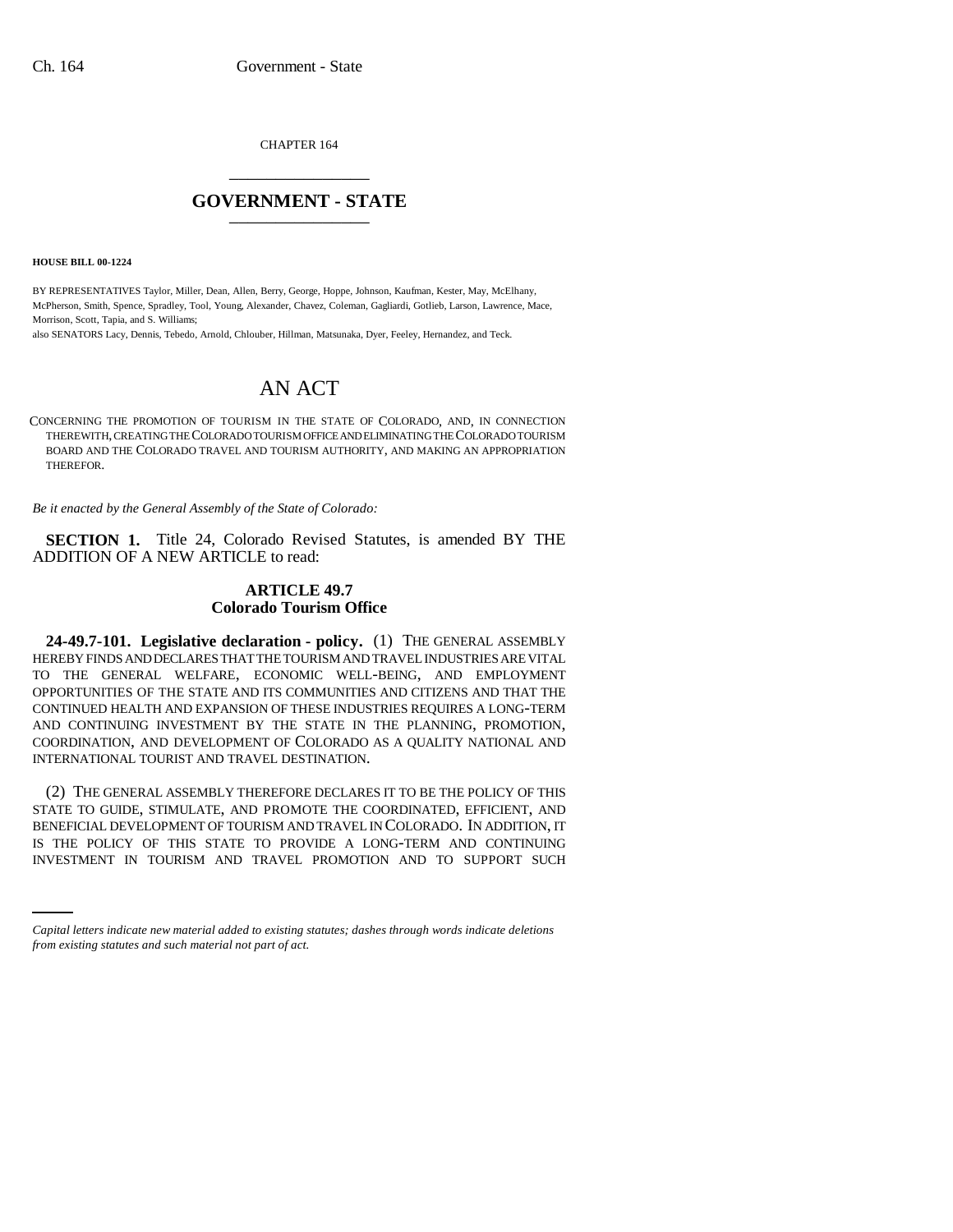INVESTMENT WITH GENERAL FUND REVENUES.

(3) THE GENERAL ASSEMBLY FURTHER FINDS AND DECLARES THAT THE PROMOTION AND DEVELOPMENT OF TOURISM AND TRAVEL REQUIRES A UNIFIED, CONSISTENT, AND POSITIVE STATEWIDE EFFORT TO BE SUCCESSFUL AND THAT IT IS THE POLICY OF THE STATE THAT ALL LEVELS OF STATE GOVERNMENT PARTICIPATE IN ATTAINING THE STATE POLICIES EXPRESSED IN THIS SECTION. TO THIS END, ALL STATE DEPARTMENTS SHALL COOPERATE WITH THE COLORADO TOURISM OFFICE CREATED IN THIS ARTICLE AND SHALL, TO THE EXTENT POSSIBLE, ASSIST THE OFFICE IN ITS EFFORTS BY MAKING PROPERTY AND SERVICES AVAILABLE TO THE OFFICE THAT WILL FACILITATE OR REDUCE THE COSTS OF SUCH PROMOTION AND DEVELOPMENT. IN ADDITION, THE COLORADO TOURISM OFFICE AND ALL STATE DEPARTMENTS SHALL COOPERATE WITH THE TOURISM AND TRAVEL INDUSTRIES TO FURTHER THE POLICIES EXPRESSED IN THIS SECTION.

**24-49.7-102. Definitions.** AS USED IN THIS ARTICLE, UNLESS THE CONTEXT OTHERWISE REQUIRES:

(1) "ADDITIONAL SOURCE FUND" MEANS THE COLORADO TRAVEL AND TOURISM ADDITIONAL SOURCE FUND CREATED IN SECTION 24-49.7-106 (2).

(2) "BOARD" MEANS THE BOARD OF DIRECTORS OF THE COLORADO TOURISM OFFICE CREATED IN SECTION 24-49.7-103.

(3) "FUND" MEANS THE COLORADO TRAVEL AND TOURISM PROMOTION FUND CREATED IN SECTION 24-49.7-106 (1).

(4) "MEMBER" MEANS A MEMBER APPOINTED TO THE BOARD PURSUANT TO SECTION 24-49.7-103.

(5) "OFFICE" MEANS THE COLORADO TOURISM OFFICE CREATED IN SECTION 24-49.7-103.

**24-49.7-103. Colorado tourism office - creation - members - definitions.** (1) IN ORDER TO IMPLEMENT THE STATE POLICIES DECLARED IN THIS ARTICLE, THERE IS HEREBY CREATED WITHIN THE OFFICE OF THE GOVERNOR THE COLORADO TOURISM OFFICE. THE OFFICE SHALL BE GOVERNED BY A BOARD OF DIRECTORS.

(2) (a) THE BOARD SHALL CONSIST OF THIRTEEN MEMBERS. IT IS THE INTENT OF THE GENERAL ASSEMBLY THAT MEMBERS ON THE BOARD SHALL REPRESENT DIVERSE GEOGRAPHIC AREAS, STATEWIDE ASSOCIATIONS, AND SMALL BUSINESS OWNERS WHO CAN SHOW A DIRECT CORRELATION BETWEEN THE SUCCESS OF THE STATEWIDE EFFORTS OF THE OFFICE AND THE ECONOMIC SUPPORT OF THEIR COMMUNITY AND THE INDUSTRY THEY REPRESENT.

(b) ELEVEN MEMBERS SHALL BE APPOINTED BY THE GOVERNOR AND CONFIRMED BY THE SENATE. TWO OF SUCH MEMBERS SHALL REPRESENT SMALL BUSINESS OWNERS AND TWO SHALL BE RESIDENTS OF A SMALL COMMUNITY. FOR THE PURPOSES OF THIS SUBSECTION (2), "SMALL BUSINESS" SHALL BE DEFINED FOR EACH REPRESENTATIVE INDUSTRY BY THE ASSOCIATION THAT REPRESENTS THAT INDUSTRY AND "SMALL COMMUNITY" SHALL MEAN A CITY OR TOWN WITH FEWER THAN FIFTY PERSONS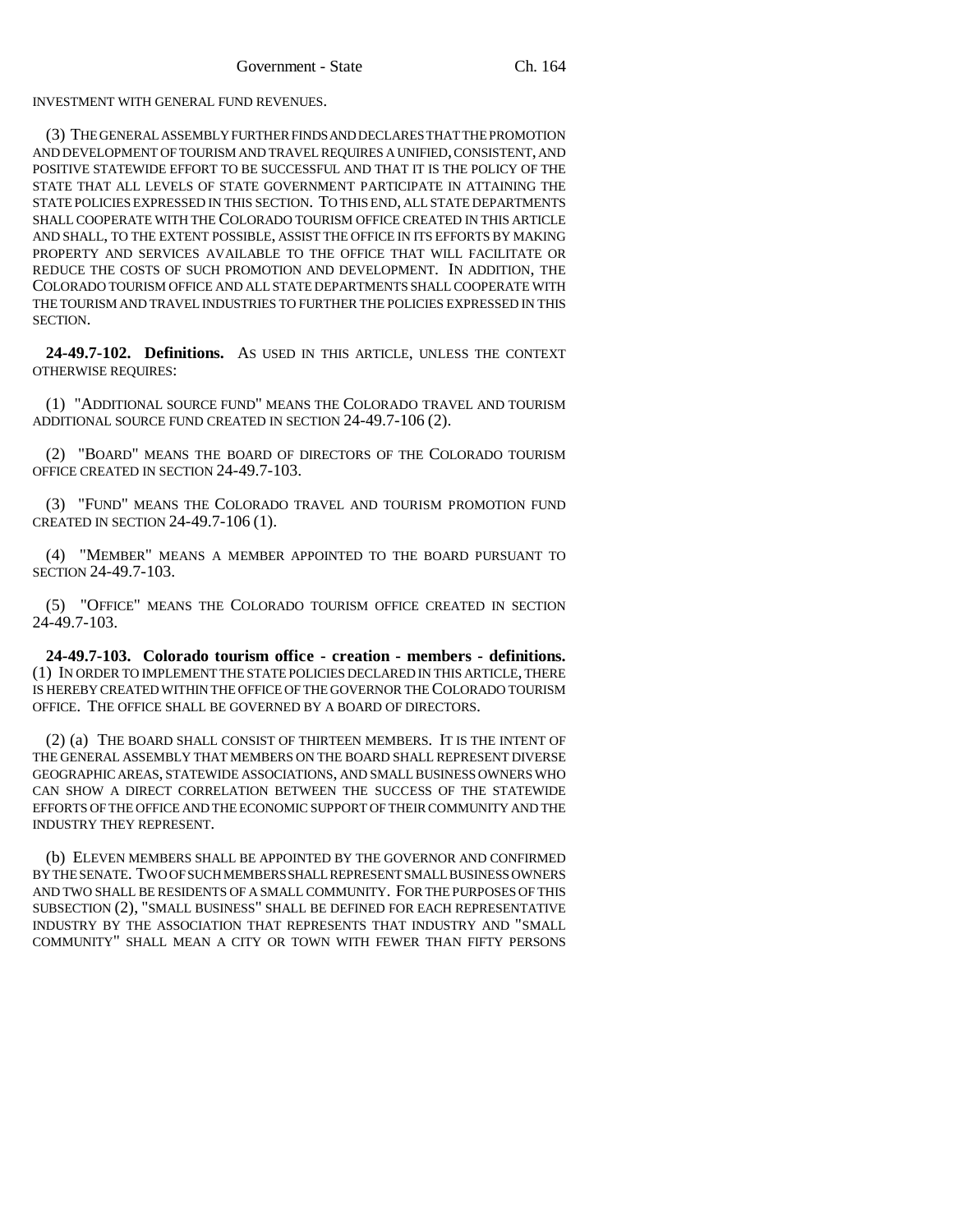### Ch. 164 Government - State

EMPLOYED FULL-TIME IN TOURISM-BASED INDUSTRIES IN SUCH CITY OR TOWN OR A PERMANENT POPULATION OF LESS THAN FIFTEEN THOUSAND PEOPLE. THE GOVERNOR SHALL APPOINT THE INITIAL MEMBERS OF THE BOARD ON OR BEFORE AUGUST 1, 2000. OF THE MEMBERS APPOINTED BY THE GOVERNOR, TWO SHALL BE APPOINTED AT LARGE FROM TOURISM-BASED INDUSTRIES AND ONE MEMBER SHALL BE APPOINTED FROM EACH OF THE FOLLOWING INDUSTRIES AND GROUPS FROM LISTS SUBMITTED BY SUCH INDUSTRIES AND GROUPS:

(I) THE HOTEL, MOTEL, AND LODGING INDUSTRY;

(II) THE FOOD, BEVERAGE, AND RESTAURANT INDUSTRY;

(III) THE SKI INDUSTRY;

(IV) PRIVATE TRAVEL ATTRACTIONS AND CASINOS;

(V) OTHER OUTDOOR RECREATION INDUSTRIES;

(VI) TOURISM-RELATED TRANSPORTATION INDUSTRIES;

(VII) THE TOURISM-RELATED RETAIL INDUSTRY;

(VIII) THE DESTINATION MARKETING INDUSTRY; AND

(IX) CULTURAL EVENT AND FACILITY GROUPS.

(c) ONE MEMBER SHALL BE FROM THE HOUSE OF REPRESENTATIVES TO BE APPOINTED BY THE SPEAKER OF THE HOUSE OF REPRESENTATIVES, AND ONE MEMBER SHALL BE FROM THE SENATE TO BE APPOINTED BY THE PRESIDENT OF THE SENATE. THE TWO LEGISLATIVE MEMBERS SHALL BE APPOINTED NO LATER THAN SIXTY DAYS AFTER THE CONVENING OF THE FIRST REGULAR SESSION OF EACH GENERAL ASSEMBLY; EXCEPT THAT THE INITIAL TWO LEGISLATIVE MEMBERS APPOINTED FROM THE SIXTY-SECOND GENERAL ASSEMBLY SHALL BE APPOINTED NO LATER THAN AUGUST 1, 2000. TERMS OF MEMBERS APPOINTED PURSUANT TO THIS PARAGRAPH (c) SHALL EXPIRE UPON THE APPOINTMENT OF A SUCCESSOR AFTER THE CONVENING OF THE FIRST REGULAR SESSION OF THE NEXT GENERAL ASSEMBLY. LEGISLATIVE MEMBERS MAY BE APPOINTED FOR SUCCEEDING TERMS AS LONG AS THEY ARE SERVING AS MEMBERS OF THE GENERAL ASSEMBLY.

(3) THE TERM OF EACH MEMBER APPOINTED BY THE GOVERNOR SHALL BE FOUR YEARS; EXCEPT THAT, OF SUCH MEMBERS INITIALLY APPOINTED, TWO SHALL BE APPOINTED FOR A TERM OF ONE YEAR, THREE SHALL BE APPOINTED FOR A TERM OF TWO YEARS, THREE SHALL BE APPOINTED FOR A TERM OF THREE YEARS, AND THREE SHALL BE APPOINTED FOR A TERM OF FOUR YEARS. A MEMBER APPOINTED BY THE GOVERNOR TO FILL A VACANCY ARISING OTHER THAN BY EXPIRATION OF A MEMBER'S TERM SHALL BE APPOINTED FOR THE UNEXPIRED TERM OF THE MEMBER WHOM HE OR SHE IS TO SUCCEED AND ANY SUCH APPOINTMENT SHALL BE MADE WITHIN NINETY DAYS AFTER THE VACANCY OCCURS. ANY MEMBER APPOINTED BY THE GOVERNOR SHALL BE ELIGIBLE FOR REAPPOINTMENT FOR ONE ADDITIONAL FOUR-YEAR TERM.

(4) A MEMBER SHALL SERVE AT THE PLEASURE OF HIS OR HER APPOINTING AUTHORITY. THE CHAIRPERSON OF THE BOARD SHALL BE ELECTED ANNUALLY BY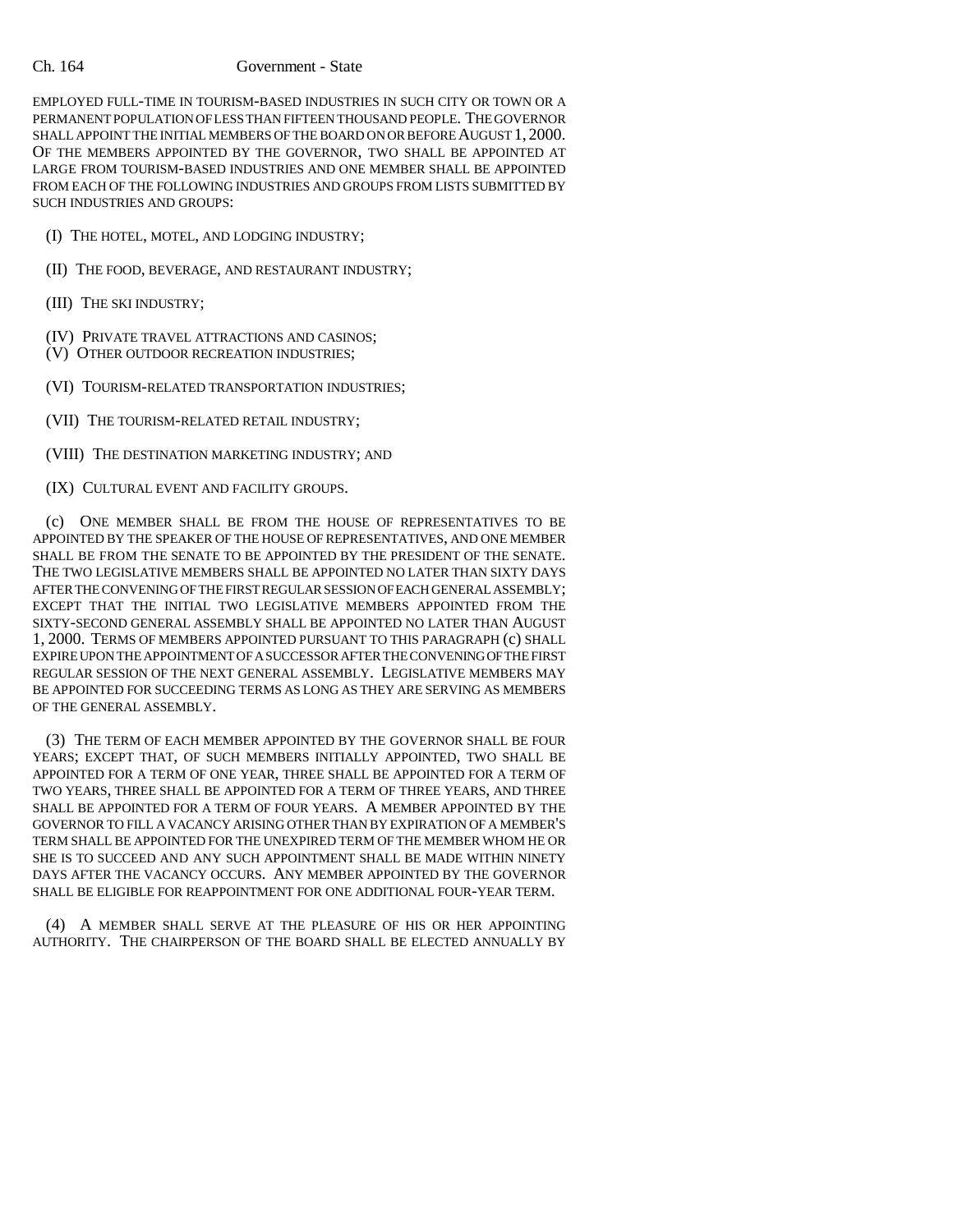MEMBERS OF THE BOARD AT THEIR FIRST MEETING HELD AFTER THE COMMENCEMENT OF EACH STATE FISCAL YEAR. A MAJORITY OF THE MEMBERS OF THE BOARD SHALL CONSTITUTE A QUORUM FOR CONDUCTING THE BUSINESS OF THE BOARD. IF A QUORUM IS PRESENT, THE AFFIRMATIVE VOTE OF THE MAJORITY OF THE MEMBERS PRESENT AT THE MEETING SHALL BE THE ACT OF THE BOARD.

(5) THE BOARD SHALL MEET QUARTERLY OR AT SUCH OTHER TIMES AS THE CHAIRPERSON MAY DETERMINE.

(6) MEMBERS SHALL SERVE WITHOUT COMPENSATION BUT SHALL BE ENTITLED TO REIMBURSEMENT FOR ACTUAL AND NECESSARY EXPENSES INCURRED IN THE PERFORMANCE OF THEIR DUTIES. THE BOARD SHALL ADOPT SUCH RULES GOVERNING ITS PROCEDURE AS IT MAY CONSIDER NECESSARY OR ADVISABLE AND SHALL KEEP A RECORD OF ITS PROCEEDINGS, WHICH RECORD SHALL BE OPEN TO INSPECTION BY THE PUBLIC AT ALL REASONABLE TIMES.

**24-49.7-104. Powers and duties of the board.** (1) THE BOARD SHALL HAVE THE FOLLOWING POWERS AND DUTIES:

(a) TO ADOPT AN ANNUAL OPERATING BUDGET FOR THE OFFICE;

(b) TO SET AND ADMINISTER POLICIES REGARDING EXPENDITURES FROM THE FUND AND THE ADDITIONAL SOURCE FUND FOR TRAVEL AND TOURISM PROMOTION, WRITTEN AND GRAPHIC MATERIALS, COOPERATIVE AND MATCHING PROMOTIONAL EFFORTS, AND OTHER TRAVEL AND TOURISM DEVELOPMENTAL AND PROMOTIONAL ACTIVITIES BENEFITTING THE STATE;

(c) TO ANNUALLY GATHER AND DISSEMINATE STATISTICAL INFORMATION ON THE TRAVEL AND TOURISM MARKETING EFFORT, THE AMOUNT AND MANNER OF EXPENDING PUBLIC AND PRIVATE MONEYS IN PROMOTING TRAVEL AND TOURISM, AND THE ECONOMIC EFFECT OF THE TRAVEL AND TOURISM MARKETING EFFORT UPON THE STATE. SUCH INFORMATION SHALL BE PROVIDED TO THE GENERAL ASSEMBLY AND THE TRAVEL AND TOURISM INDUSTRY AS A BENCHMARK TO MEASURE THE REGIONAL AND STATEWIDE SUCCESS OF THE PRIOR YEAR'S EFFORTS AND TO GUIDE THE EFFORTS OF SUBSEQUENT YEARS.

(d) TO PLAN FOR THE PROMOTION AND DEVELOPMENT OF THE TRAVEL AND TOURISM INDUSTRIES;

(e) TO COOPERATE WITH OTHER PUBLIC AND PRIVATE AGENCIES AND ORGANIZATIONS IN THE DEVELOPMENT AND PROMOTION OF COLORADO'S TRAVEL AND TOURISM INDUSTRIES;

(f) TO GATHER AND DISSEMINATE INFORMATION ON COLORADO'S TRAVEL AND TOURISM INDUSTRIES AND TO OPERATE STATE VISITORS' CENTERS FOR THE PURPOSE OF DISSEMINATING SUCH INFORMATION;

(g) TO PURCHASE OR LEASE REAL AND PERSONAL PROPERTY DEEMED NECESSARY FOR THE OPERATION OF VISITORS' CENTERS OR FOR ANY OTHER ACTIVITIES OF THE BOARD;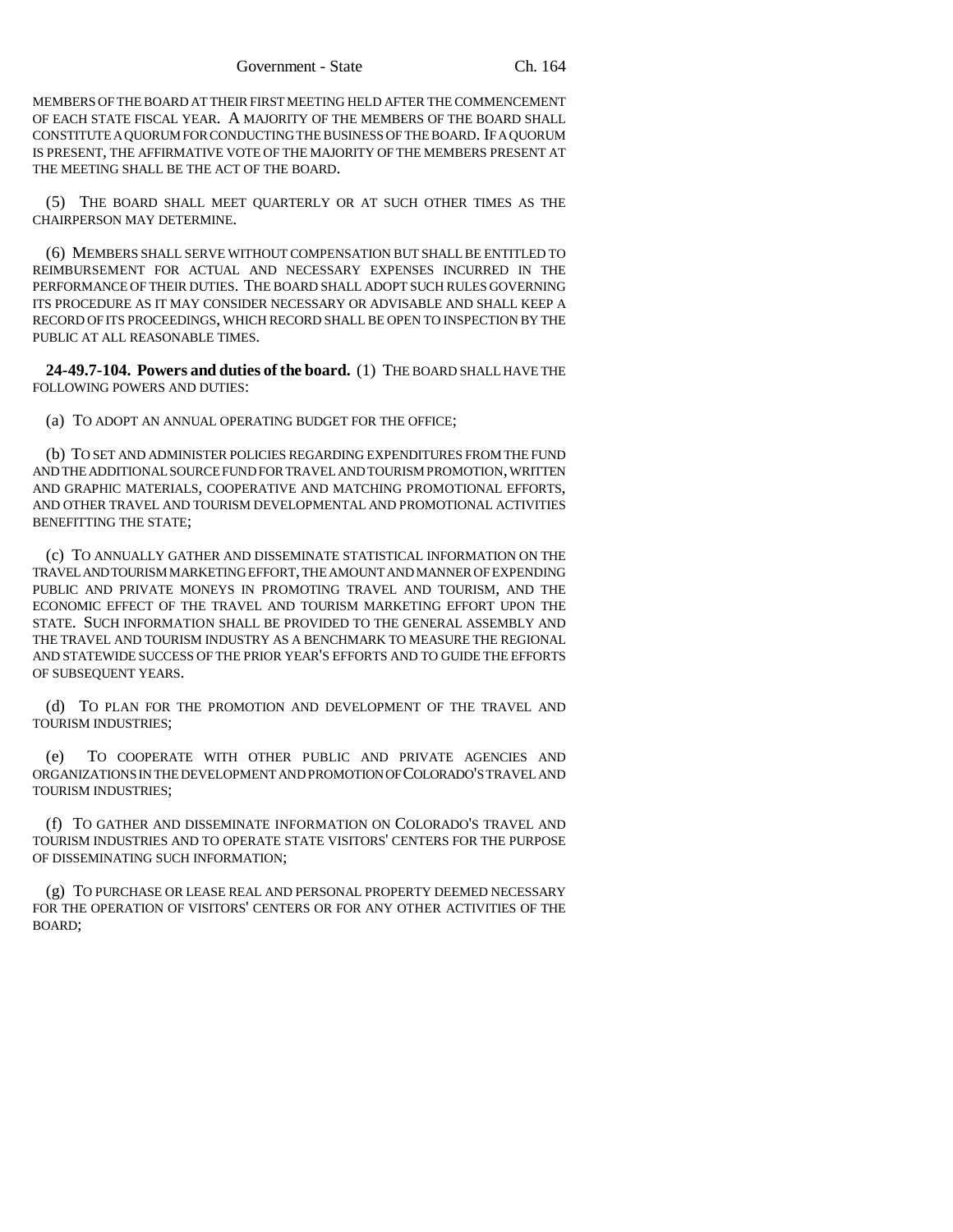(h) TO CONTRACT FOR THOSE SERVICES AND MATERIALS REQUIRED BY THE ACTIVITIES OF THE BOARD. SUCH SERVICES MAY INCLUDE ANY ADMINISTRATIVE, SECRETARIAL, CLERICAL, OR OTHER STAFF OR PERSONNEL SERVICES DEEMED NECESSARY.

(i) TO EXPEND MONEYS IN THE FUND AND THE ADDITIONAL SOURCE FUND FOR THE PLANNING, ADVERTISING, PROMOTION, ASSISTANCE, AND DEVELOPMENT OF TOURISM AND TRAVEL INDUSTRIES IN THIS STATE, FOR REIMBURSEMENT FOR ACTUAL AND NECESSARY EXPENSES OF THE BOARD AS AUTHORIZED IN SECTION 24-49.7-103, AND FOR OPERATIONAL EXPENSES OF THE BOARD;

(j) TO ACCEPT AND ADMINISTER FEDERAL GRANT-IN-AID MONEYS AND TO ACCEPT AND ADMINISTER DONATIONS AND GIFTS OF OTHER MONEYS, PROPERTY, OR SERVICES DEVOTED TO THE DEVELOPMENT AND PROMOTION OF TOURISM AND TRAVEL IN THE STATE;

(k) TO FINANCE AND GOVERN THE OPERATION AND DEVELOPMENT OF A TOLL-FREE TELEPHONE NUMBER AND AN INTERNET SITE PROMOTING TRAVEL AND TOURISM IN THE STATE AND THE STATE VISITORS' GUIDE AS STATE-OWNED ASSETS;

(l) TO ENGAGE IN ACTIVITIES FOR WHICH PRIVATE MONEYS CAN BE SECURED AND USED FOR PROMOTIONAL ACTIVITIES INCLUDING, BUT NOT LIMITED TO, TELECOMMUNICATIONS PROMOTIONS, PUBLICATION OF PRIVATELY FINANCED ELECTRONIC AND PAPER VISITOR GUIDES, AND SIMILAR ACTIVITIES;

(m) TO ENSURE THAT CONTRACTS INVOLVING THE EXPENDITURE OF MONEYS FROM THE FUND AND THE ADDITIONAL SOURCE FUND ARE GRANTED ON A FAIR AND EQUITABLE BASIS AND THAT THE PURCHASING VALUE OF SUCH MONEYS IS MAXIMIZED TO THE FULLEST EXTENT POSSIBLE;

(n) TO SUE AND BE SUED AS A BOARD, WITHOUT INDIVIDUAL LIABILITY, FOR ACTS OF THE BOARD WITHIN THE SCOPE OF THE POWERS CONFERRED UPON IT BY THIS ARTICLE;

(o) TO TAKE APPROPRIATE ACTIONS TO ESTABLISH THE OFFICE AND TO FACILITATE THE TRANSFER OF TRAVEL AND TOURISM PROMOTIONAL ACTIVITIES FROM THE COLORADO TOURISM BOARD AND THE COLORADO TRAVEL AND TOURISM AUTHORITY TO THE OFFICE;

(p) TO EXERCISE ANY OTHER POWERS OR PERFORM ANY OTHER DUTIES THAT ARE CONSISTENT WITH THE PURPOSES FOR WHICH THE OFFICE WAS CREATED AND THAT ARE REASONABLY NECESSARY FOR THE FULFILLMENT OF THE BOARD'S ASSIGNED RESPONSIBILITIES.

(2) IT IS THE INTENT OF THE GENERAL ASSEMBLY THAT, IN ADDITION TO ITS OTHER DUTIES, THE BOARD ATTEMPT TO INITIATE JOINT EFFORTS BETWEEN PUBLIC AND PRIVATE ENTITIES, JOINT MARKETING PROGRAMS, AND PRIVATELY FINANCED TOURISM PROMOTIONAL VENTURES WHEN SUCH ACTIVITIES ARE CONSISTENT WITH THE POWERS AND DUTIES OF THE BOARD.

**24-49.7-105. Administrative costs - transfer of employees.** (1) EXCEPT AS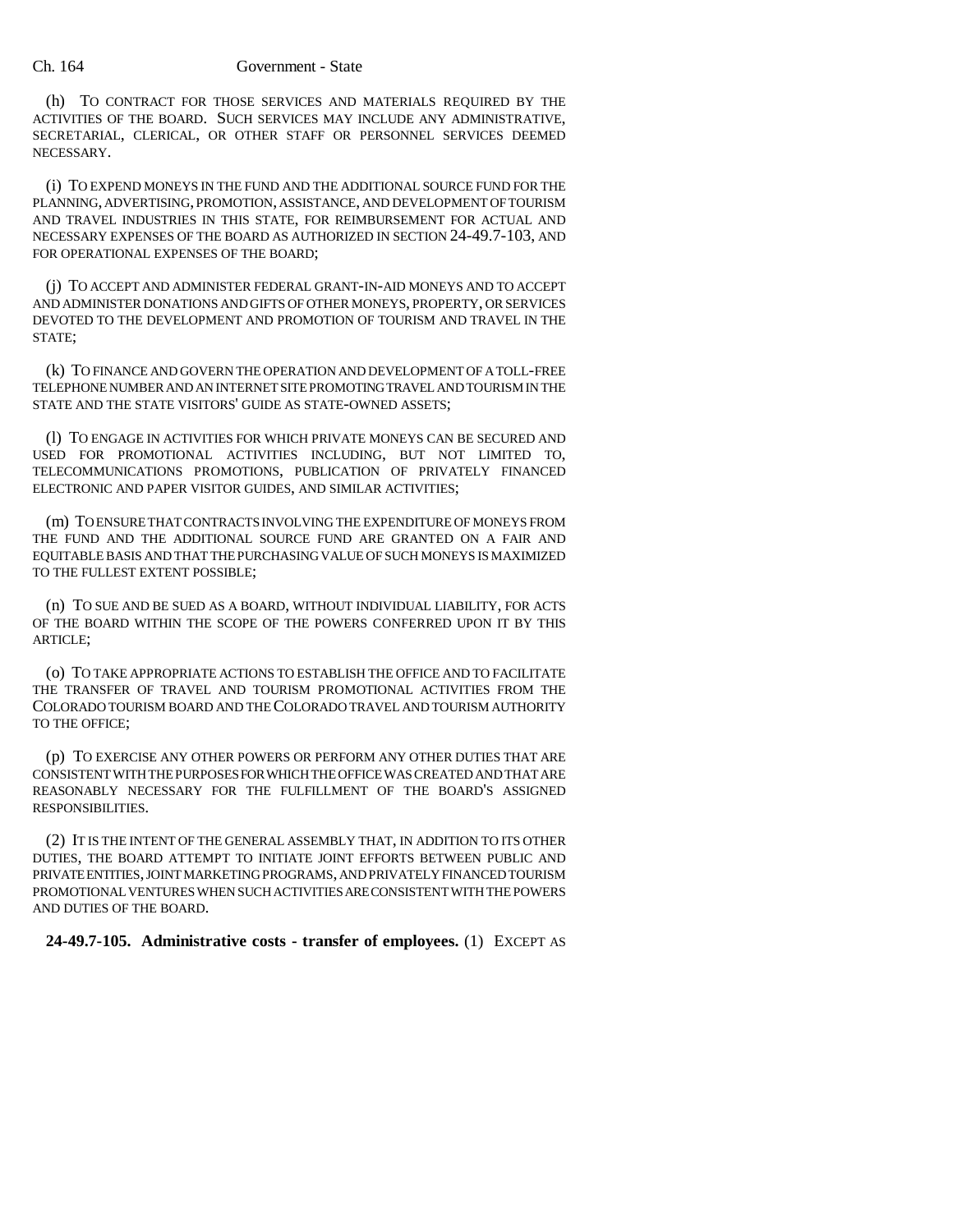PROVIDED IN SUBSECTION (2) OF THIS SECTION, ANY ADMINISTRATIVE EXPENSES AND ANY STAFFING OR OTHER RESOURCE REQUIREMENTS ASSOCIATED WITH THE OFFICE OR THE EXPENDITURE OF MONEYS FROM THE FUND AND THE ADDITIONAL SOURCE FUND SHALL BE MET WITH EXISTING EMPLOYEES TRANSFERRED FROM THE DEPARTMENT OF LOCAL AFFAIRS PURSUANT TO SUBSECTION (3) OF THIS SECTION AND WITH THE EXISTING STAFF, OFFICE SPACE, AND RESOURCES OF THE OFFICE OF THE GOVERNOR AT THE TIME THE OFFICE IS CREATED. MONEYS IN THE FUND SHALL NOT BE APPROPRIATED FOR SAID EXPENSES.

(2) THE BOARD MAY EXPEND MONEYS IN THE ADDITIONAL SOURCE FUND FOR ADMINISTRATIVE EXPENSES ASSOCIATED WITH THE OFFICE OR THE EXPENDITURE OF MONEYS FROM THE FUND OR THE ADDITIONAL SOURCE FUND.

(3) ON AND AFTER AUGUST 1, 2000, EMPLOYEES OF THE DEPARTMENT OF LOCAL AFFAIRS PRIOR TO SAID DATE WHOSE DUTIES AND FUNCTIONS CONCERNED THE DUTIES AND FUNCTIONS ASSUMED BY THE OFFICE PURSUANT TO THIS SECTION AND WHOSE EMPLOYMENT IN THE OFFICE IS DEEMED NECESSARY BY THE ADMINISTRATOR OF THE OFFICE TO CARRY OUT THE PURPOSES OF THIS ARTICLE SHALL BE TRANSFERRED TO THE OFFICE AND BECOME EMPLOYEES THEREOF.

(4) ANY EMPLOYEES TRANSFERRED TO THE OFFICE PURSUANT TO SUBSECTION (3) OF THIS SECTION WHO ARE CLASSIFIED EMPLOYEES IN THE STATE PERSONNEL SYSTEM SHALL RETAIN ALL RIGHTS TO THE PERSONNEL SYSTEM AND RETIREMENT BENEFITS PURSUANT TO THE LAWS OF THIS STATE, AND THEIR SERVICES SHALL BE DEEMED TO HAVE BEEN CONTINUOUS. ALL TRANSFERS AND ANY ABOLISHMENT OF POSITIONS IN THE STATE PERSONNEL SYSTEM SHALL BE MADE AND PROCESSED IN ACCORDANCE WITH STATE PERSONNEL SYSTEM LAWS AND REGULATIONS.

**24-49.7-106. Colorado travel and tourism promotion fund - Colorado travel and tourism additional source fund - creation - nature of funds.** (1) THERE IS HEREBY CREATED A FUND IN THE STATE TREASURY TO BE KNOWN AS THE COLORADO TRAVEL AND TOURISM PROMOTION FUND, WHICH SHALL BE ADMINISTERED BY THE BOARD AND WHICH SHALL CONSIST OF:

(a) ALL MONEYS TRANSFERRED THERETO IN ACCORDANCE WITH SECTION 24-32-1307.5;

(b) ANY MONEYS APPROPRIATED THERETO BY THE GENERAL ASSEMBLY.

(2) THERE IS HEREBY CREATED A FUND IN THE STATE TREASURY TO BE KNOWN AS THE COLORADO TRAVEL AND TOURISM ADDITIONAL SOURCE FUND, WHICH SHALL BE ADMINISTERED BY THE BOARD AND WHICH SHALL CONSIST OF:

(a) ANY GRANTS, DONATIONS, GIFTS, OR OTHER MONEYS PROVIDED TO THE STATE FOR THE PROMOTION OF TRAVEL OR TOURISM IN THE STATE; AND

(b) ALL MONEYS THAT OTHERWISE MAY BE MADE AVAILABLE TO THE ADDITIONAL SOURCE FUND OR THE OFFICE TO BE EXPENDED FOR THE PURPOSES SET FORTH IN THIS ARTICLE.

(3) (a) THE MONEYS IN THE FUND SHALL BE ANNUALLY APPROPRIATED BY THE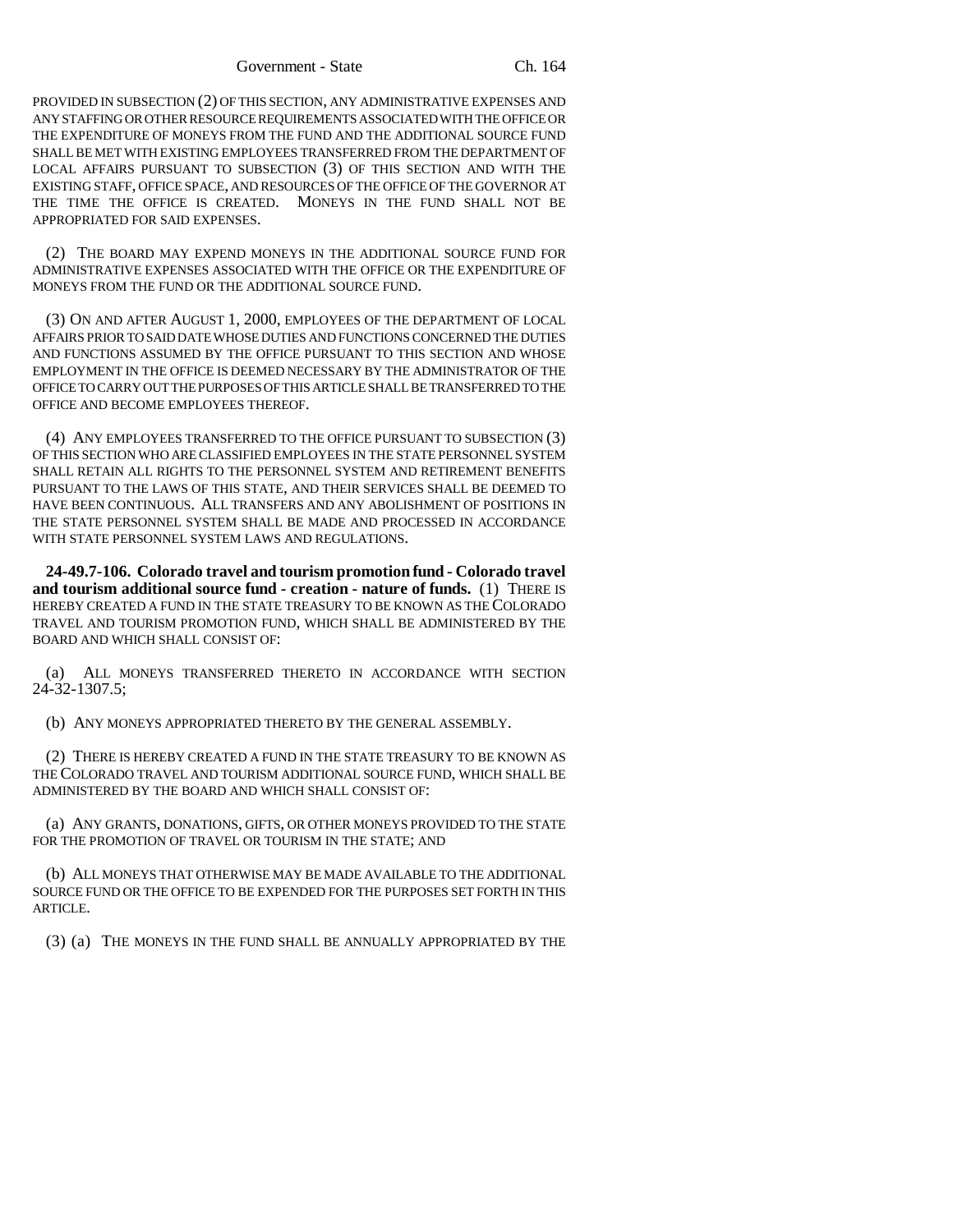GENERAL ASSEMBLY FOR THE PURPOSES OF THIS ARTICLE. ALL MONEYS NOT APPROPRIATED, INCLUDING INTEREST EARNED ON THE INVESTMENT OR DEPOSIT OF MONEYS IN THE FUND, SHALL REMAIN IN THE FUND AND SHALL NOT REVERT TO THE GENERAL FUND OF THE STATE AT THE END OF ANY FISCAL YEAR.

(b) THE MONEYS IN THE ADDITIONAL SOURCE FUND SHALL BE CONTINUOUSLY APPROPRIATED FOR THE PURPOSES OF THIS ARTICLE. ALL MONEYS NOT EXPENDED, INCLUDING INTEREST EARNED ON THE INVESTMENT OR DEPOSIT OF MONEYS IN THE FUND, SHALL REMAIN IN THE ADDITIONAL SOURCE FUND AND SHALL NOT REVERT TO THE GENERAL FUND OF THE STATE AT THE END OF ANY FISCAL YEAR.

**24-49.7-107. Exemption from procurement code.** NOTWITHSTANDING ANY OTHER LAW TO THE CONTRARY, THE OFFICE AND THE EXPENDITURE OF MONEYS FROM THE FUND AND THE ADDITIONAL SOURCE FUND SHALL NOT BE SUBJECT TO THE PROVISIONS OF THE "PROCUREMENT CODE", ARTICLES 101 TO 112 OF THIS TITLE.

**24-49.7-108. Audit requirements.** ON OR BEFORE AUGUST 1, 2002, AND NOT LESS THAN EVERY TWO YEARS THEREAFTER, THE STATE AUDITOR SHALL REVIEW OR CAUSE TO BE REVIEWED THE MANNER IN WHICH MONEYS FROM THE FUND AND THE ADDITIONAL SOURCE FUND ARE EXPENDED, ANY CONTRACTS ENTERED INTO PURSUANT TO THIS ARTICLE, AND THE ACTIVITIES OF THE BOARD AND THE OFFICE TO ENSURE COMPLIANCE WITH THE PROVISIONS OF THIS ARTICLE. UPON COMPLETING SUCH AUDIT, THE STATE AUDITOR SHALL PROVIDE A REPORT TO THE GOVERNOR AND THE GENERAL ASSEMBLY REVIEWING THE FINDINGS OF THE AUDIT AND MAKING RECOMMENDATIONS FOR STATUTORY CHANGES, IF ANY.

**SECTION 2.** Part 13 of article 32 of title 24, Colorado Revised Statutes, is amended BY THE ADDITION OF A NEW SECTION to read:

**24-32-1307.5. Wind up business of the Colorado tourism board.** NOTWITHSTANDING ANY OTHER PROVISION OF THIS PART 13 TO THE CONTRARY, THE COLORADO TOURISM BOARD SHALL HAVE UNTIL AUGUST 1,2000, TO TAKE ALL APPROPRIATE ACTION, INCLUDING THE ASSIGNMENT OF CONTRACTS AS NEEDED, TO WIND UP AND LIQUIDATE ITS BUSINESS AND AFFAIRS AND TO CEASE TO EXERCISE ANY OF THE POWERS AND DUTIES GRANTED TO THE BOARD PURSUANT TO THIS PART 13. ANY MONEYS REMAINING IN THE FUND ON SUCH DATE SHALL BE TRANSFERRED TO THE COLORADO TRAVEL AND TOURISM PROMOTION FUND IN THE COLORADO TOURISM OFFICE CREATED IN SECTION 24-49.7-103. ALL CONTRACTS ENTERED INTO BY THE BOARD PRIOR TO THE DATE UPON WHICH IT WINDS UP ITS AFFAIRS PURSUANT TO THIS SECTION ARE HEREBY VALIDATED AND THE COLORADO TOURISM OFFICE CREATED IN SECTION 24-49.7-103 SHALL SUCCEED TO ALL RIGHTS AND OBLIGATIONS UNDER SUCH CONTRACTS.

**SECTION 3.** 24-32-1308, Colorado Revised Statutes, is RECREATED AND REENACTED, WITH AMENDMENTS, to read:

**24-32-1308. Repeal of part.** THIS PART 13 IS REPEALED, EFFECTIVE AUGUST 1, 2000.

**SECTION 4.** Article 24 of title 29, Colorado Revised Statutes, is amended BY THE ADDITION OF THE FOLLOWING NEW SECTIONS to read: